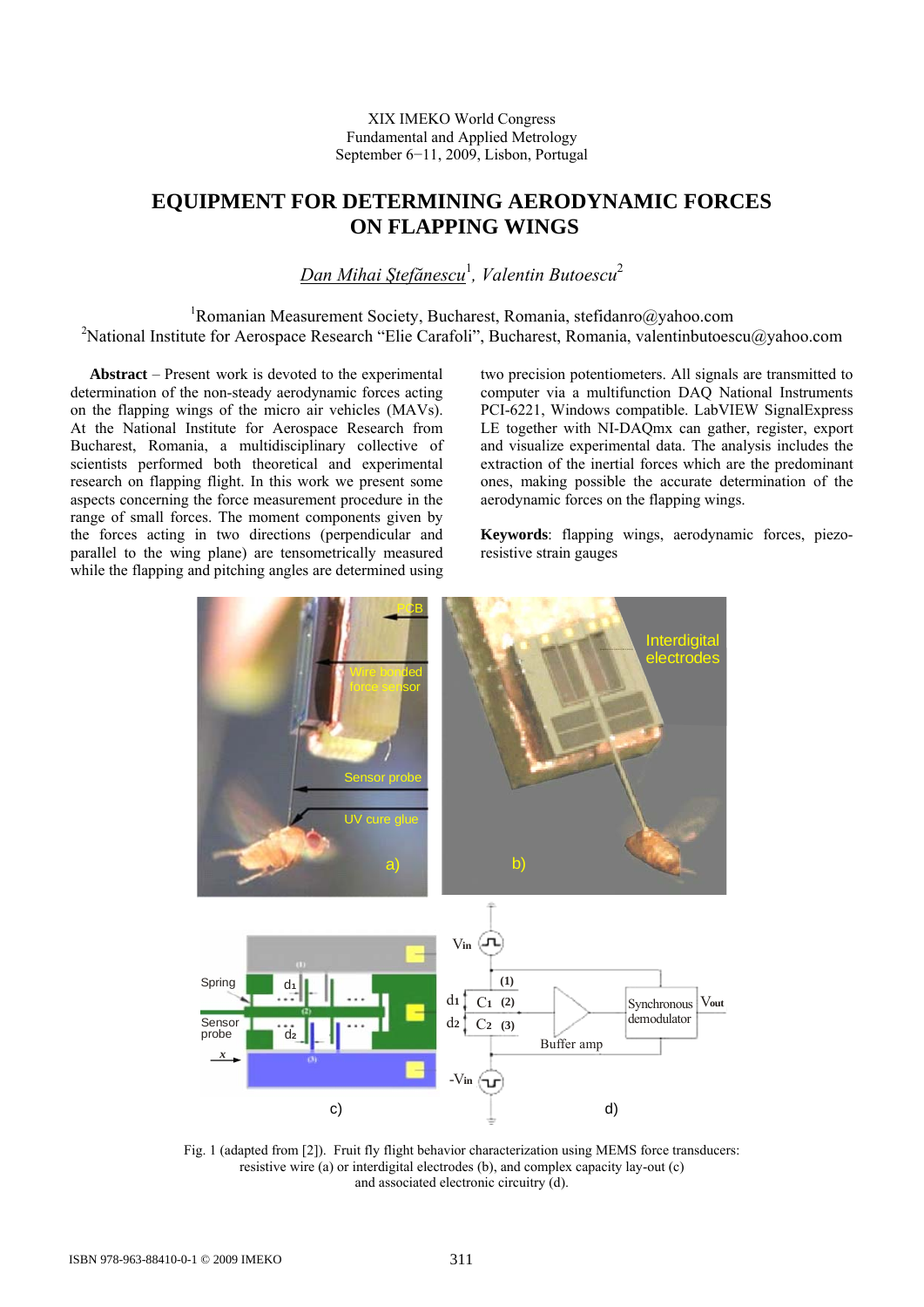#### 1. INTRODUCTION

The present work is devoted to the experimental determination of the non-steady aerodynamic forces acting on the flapping wings of the micro air vehicles (MAVs). The first attempts to explain the lift generation on the wings of the insects used the so-called "steady-state" aerodynamics, i.e. that theory successfully applied in aircraft design. The result was a failure, leading to the conclusion that "a fly cannot fly". The "steady-state" theory could not explain the high lift necessary for an insect to fly.

 Later, both experimental and theoretical investigations proved that flapping flight uses specific aerodynamic mechanisms that are able to increase the lift [1-2]. Since these aerodynamic phenomena are much complicated in case of the hovering flight, an experimental study of this case is very useful [3-4].

# 2. MICROMECHANICAL FLYING CONTROL AND SCALING ASPECTS

At the first level of MFI (micromechanical flying insect) is the wing control system based on wing and/or thorax mounted force transducers. Traditionally, measuring forces on a flying insect is performed by fixing the insect to a cantilever and measuring its variable position by resistive, capacitive or optical means. The direct flight forces measurement involves measuring the moments on the wing using strain gages mounted directly in the wing spars.

 The results obtained for 5X scale experiments wing spar sensing are, conform [4]:

− lift force: 32 mN (aprox. 3.2 grams),

− drag force: 25 mN (aprox. 2.5 grams).

 Decreasing the mechanisms dimensions requires serious adjustment of the engineer's judgment regarding relative dimensions and loads [5]. The attraction forces between contacting or nearly contacting surfaces are in the macro world usually much lower than the gravity forces while in the micro world, however, forces due to electrostatic charging, Van der Waals forces or surface tension of water films might well dominate gravity.

 Piezoresistive and capacitive gauges are the commonly used microsensors to evaluate the flying insects (Fig. 1) but the problem is the extremely low change of physical quantities like resistance or capacitance on changing the relative position, being difficult to discriminate noise from the useful sensor signal.

 As Christofer Hierold, from ETH Zurich, Micro and Nanosystems Department, states: While in microelectronics miniaturization and further integration, following Moore's law, have succeeded in better performing measuring devices (smaller, faster, cheaper), transducers confronting with inertia do not benefit from scaling in general [6]. They have compared three types of sensors for measuring pressure, acceleration and yaw rate. All of them measure a force as a result of the physical unit applied that displaces a sensing element (resistive, capacitive, electromagnetic etc) against a spring force.



Fig. 2. The mechanism that produces beating and flapping motions – the right wing.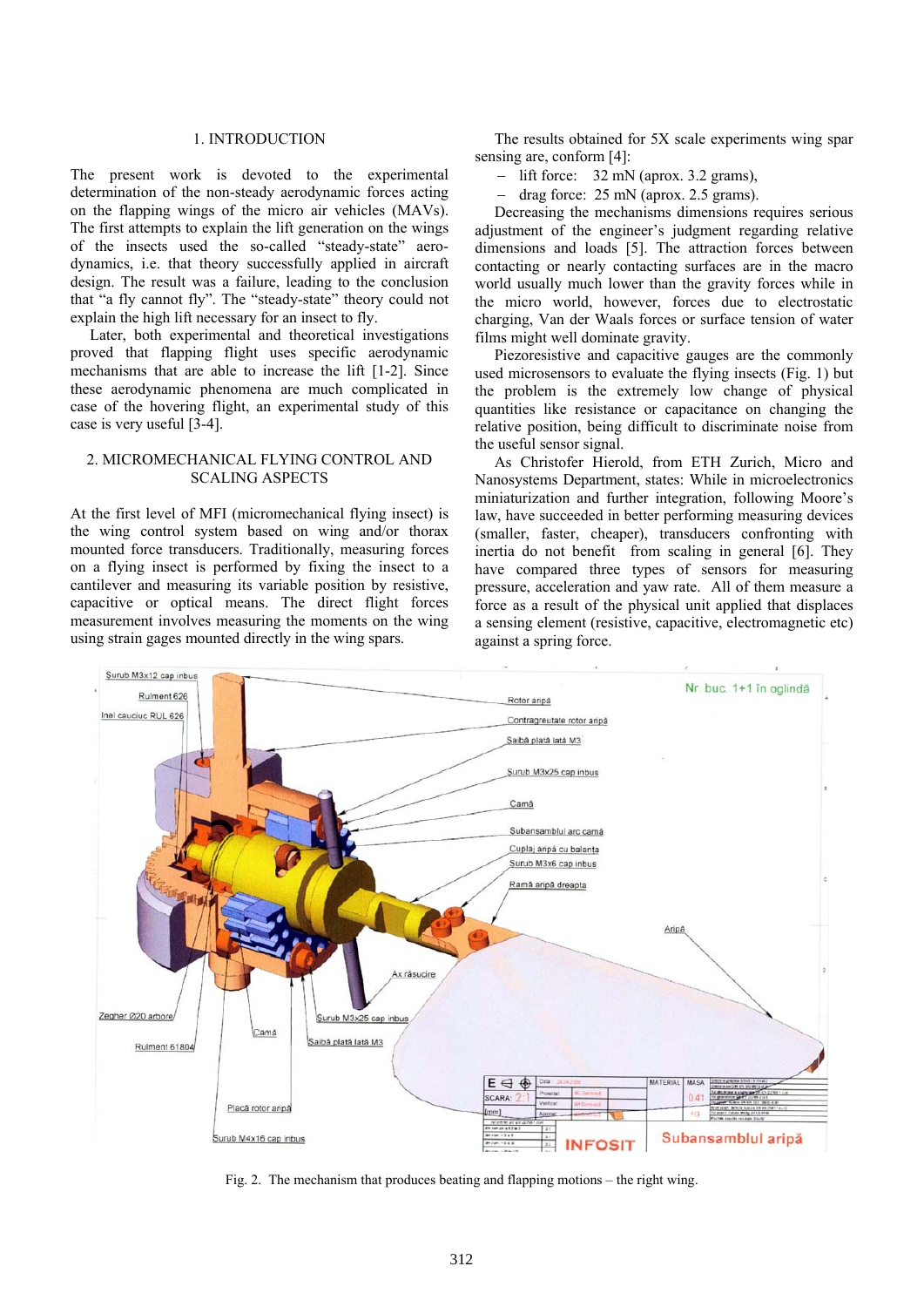## 3. EQUIPMENT FOR MEASURING AERODYNAMIC FORCES ON FLAPPING WINGS

In this work we present some aspects concerning the force measurement procedure in the range of 20 N; instant forces could be more than ten times greater comparing with the mean force of flying insects.

Figure 2 shows the experimental installation designed and constructed to perform biomimetic motion of the wings. Within this mechanism, driven by an electric motor and described in detail in [7], the moment of the global forces on the wings is measured using strain gauged transducers (Fig. 3) while their azimuth and lifting angles are determined by means of two Smart Position Sensors.



Fig. 3. Bicomponent force transducer mounted on the wing axle.



Fig. 4. Customized cantilever beams measuring forces in two perpendicular planes (H – horizontal and V – vertical) by means of strain gauges (type 0.6 /120 LY11 made by Hottinger).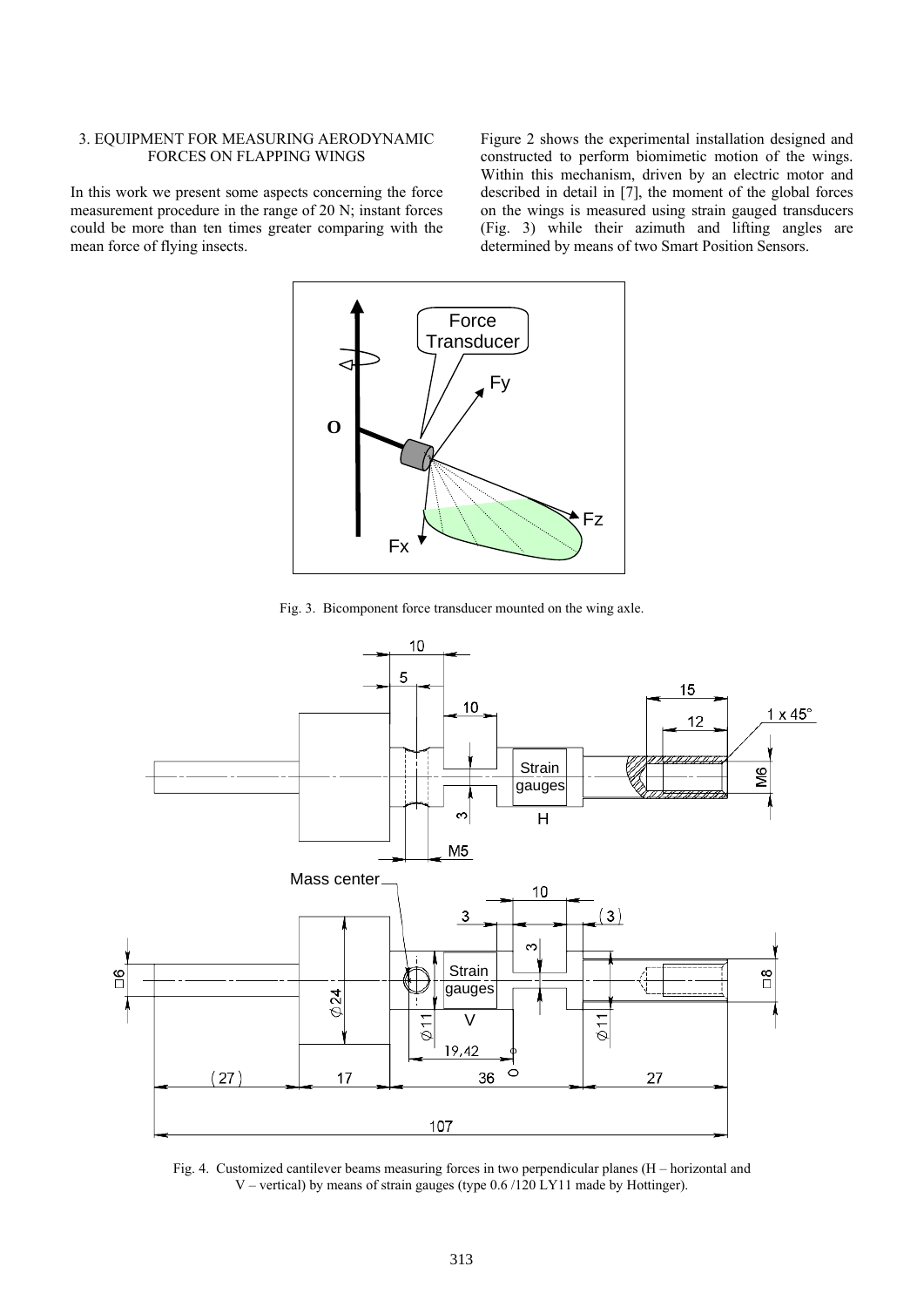## 4. EXPERIMENTAL RESULTS

 The moment components given by the forces acting in two directions (perpendicular and parallel to the wing plane) are tensometrically measured (Fig. 4) while the flapping and pitching angles are determined using two precision potentiometers, type 601-1045 made by Vishay-Spectrol. All signals are transmitted to computer (Fig. 5) via a multifunction DAQ National Instruments PCI-6221, Windows compatible.

 LabVIEW SignalExpress LE together with NI-DAQmx can gather, register, export and visualize experimental data.

The analysis includes the extraction of the inertial forces which are the predominant ones, making possible the accurate determination of the aerodynamic forces on the flapping wings.

 Our first results are in good agreement with those obtained by B. Singh et al., Department of Aerospace Engineering, University of Maryland at College Park [3], as they are presented in Figure 6. There are a lot of challenges concerning the geometrical, aerodynamic and functional similitude between the real insects and the micro air vehicles to be resolved in the near future, using better financial resources.



Fig. 5. Functional scheme for computerized measuring of two forces acting in perpendicular directions and two rotation (flapping and pitching) angles.



Fig. 6. Thrust measured for flapping motion of the wing.

## 5. CONCLUSION

At the National Institute for Aerospace Research from Bucharest both theoretical and experimental researches on flapping flight were performed. One can mention the complex experimental set-up, as well as an original solution concerning the using of a set of large scale wings, creating two main advantages:

- i) the frequency being small, the inertial forces are not so great;
- ii) the area being large, the aerodynamic forces could be made large enough to be precisely measured.

 The complex experimental setup for measuring the aerodynamic forces on flapping wings is still in course of development in order to improve its metrological characteristics.